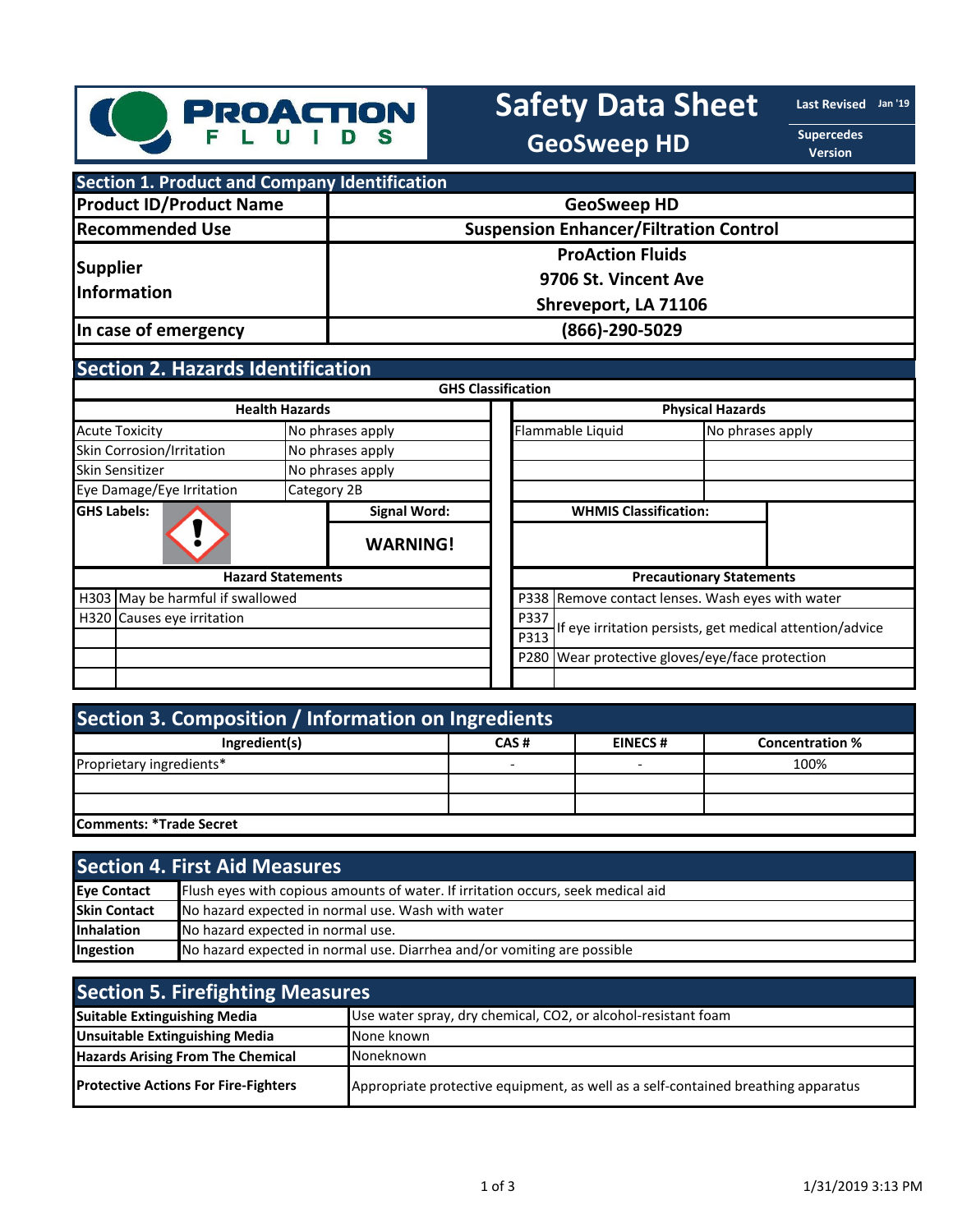| <b>Section 6. Accidental Release Measures</b> |                                                                                             |  |
|-----------------------------------------------|---------------------------------------------------------------------------------------------|--|
| <b>Personal Precautions And</b>               | Avoid eye contact. Use appropriate personal protective equipment                            |  |
| <b>Protective Equipment</b>                   |                                                                                             |  |
| <b>Environmental Precautions</b>              | Prevent spill from entering drains or water sources                                         |  |
| <b>Methods And Materials for</b>              | Clean spill material with suitable absorbant. Wash spill site with copious amounts of water |  |
| <b>Containment and Clean Up</b>               |                                                                                             |  |

| Section 7. Handling and Storage |                                                                                       |  |
|---------------------------------|---------------------------------------------------------------------------------------|--|
| <b>Handling Precautions</b>     | Avoid eye contact. Do not ingest. Use proper ventilation. Wash after handling         |  |
| <b>Storage Conditions</b>       | Keep container closed and away from oxidizing agents. Limits exposure to sun/UV light |  |

| Section 8. Exposure Controls / Personal Protection |                                                                                                                                                                      |      |                       |  |
|----------------------------------------------------|----------------------------------------------------------------------------------------------------------------------------------------------------------------------|------|-----------------------|--|
| <b>Occupational Exposure</b>                       | Ingredient                                                                                                                                                           | CAS# | <b>Exposure Limit</b> |  |
| Limit(s)                                           |                                                                                                                                                                      |      |                       |  |
|                                                    |                                                                                                                                                                      |      |                       |  |
|                                                    |                                                                                                                                                                      |      |                       |  |
| <b>Engineering Controls</b>                        | General ventilation is recommended                                                                                                                                   |      |                       |  |
| <b>Personal Protection</b><br><b>Measures</b>      | Safety glasses should be worn. No skin protection is normally required, yet recommended. In the case of<br>vapor formation, use a respirator with an approved filter |      |                       |  |

|                        | <b>Section 9. Physical and Chemical Properties</b> |                                  |                      |
|------------------------|----------------------------------------------------|----------------------------------|----------------------|
| <b>Physical State</b>  | Granular                                           | Flammability                     | Not Flammable        |
| <b>Colour</b>          | Blue                                               | <b>Flammability LEL/UEL</b>      | N/D                  |
| <b>Odour</b>           | Odorless                                           | Viscosity @ 25°C (cSt)           | N/D                  |
| <b>Odour Threshold</b> | N/D                                                | Vapour Pressure (@ 25°C)         | N/D                  |
| <b>I</b> pH            | $6.0 - 8.0 \omega 0.5\%$                           | Vapour Density [Air = 1]         | N/D                  |
| Melting Point (°C/°F)  | N/D                                                | Density (g/cm3)                  | $0.6 - 0.8$          |
| Freezing Point (°C/°F) | Does not freeze                                    | <b>Solubility</b>                | Limited by viscosity |
| Boiling Point (°C/°F)  | N/D                                                | <b>Auto-Ignition Temperature</b> | N/D                  |
| Flash Point (°C/°F)    | N/D                                                | <b>Decomposition Temperature</b> | N/D                  |
|                        |                                                    |                                  |                      |

| <b>Section 10. Stability and Reactivity</b> |                                              |  |
|---------------------------------------------|----------------------------------------------|--|
| <b>Chemical Reactivity/Stability</b>        | Stable under recommended storage conditions  |  |
| <b>Conditions to Avoid</b>                  | No data available                            |  |
| <b>Incompatible Materials</b>               | Strong oxidizers, strong acids, strong bases |  |
| <b>Hazardous Decomposition Products</b>     | Possible Carbon oxides                       |  |
|                                             |                                              |  |

|                     | <b>Section 11. Toxicological Information</b>                      |                                   |  |  |  |
|---------------------|-------------------------------------------------------------------|-----------------------------------|--|--|--|
|                     | <b>Likely Routes of Exposure</b><br>Eye contact, Oral, Dermal     |                                   |  |  |  |
|                     | <b>Acute Symptoms / Effects</b>                                   | <b>Chronic Symptoms / Effects</b> |  |  |  |
| <b>Eye Contact</b>  | Direct contact may cause temporary discomfort                     | <b>Not Determined</b>             |  |  |  |
| <b>Skin Contact</b> | None expected                                                     | <b>Not Determined</b>             |  |  |  |
| <b>Inhalation</b>   | None expected                                                     | <b>Not Determined</b>             |  |  |  |
| Ingestion           | Low ingestion hazard in normal use                                | <b>Not Determined</b>             |  |  |  |
|                     | Germ Cell Mutagenicity/Carcinogenicity/Reproductive Toxicity/STOT | None                              |  |  |  |
|                     | <b>Numerical Measures of Toxicity</b>                             |                                   |  |  |  |
|                     | LD50 (Rat); > 5,000 mg/kg (OECD Guideline 401)                    |                                   |  |  |  |
|                     |                                                                   |                                   |  |  |  |